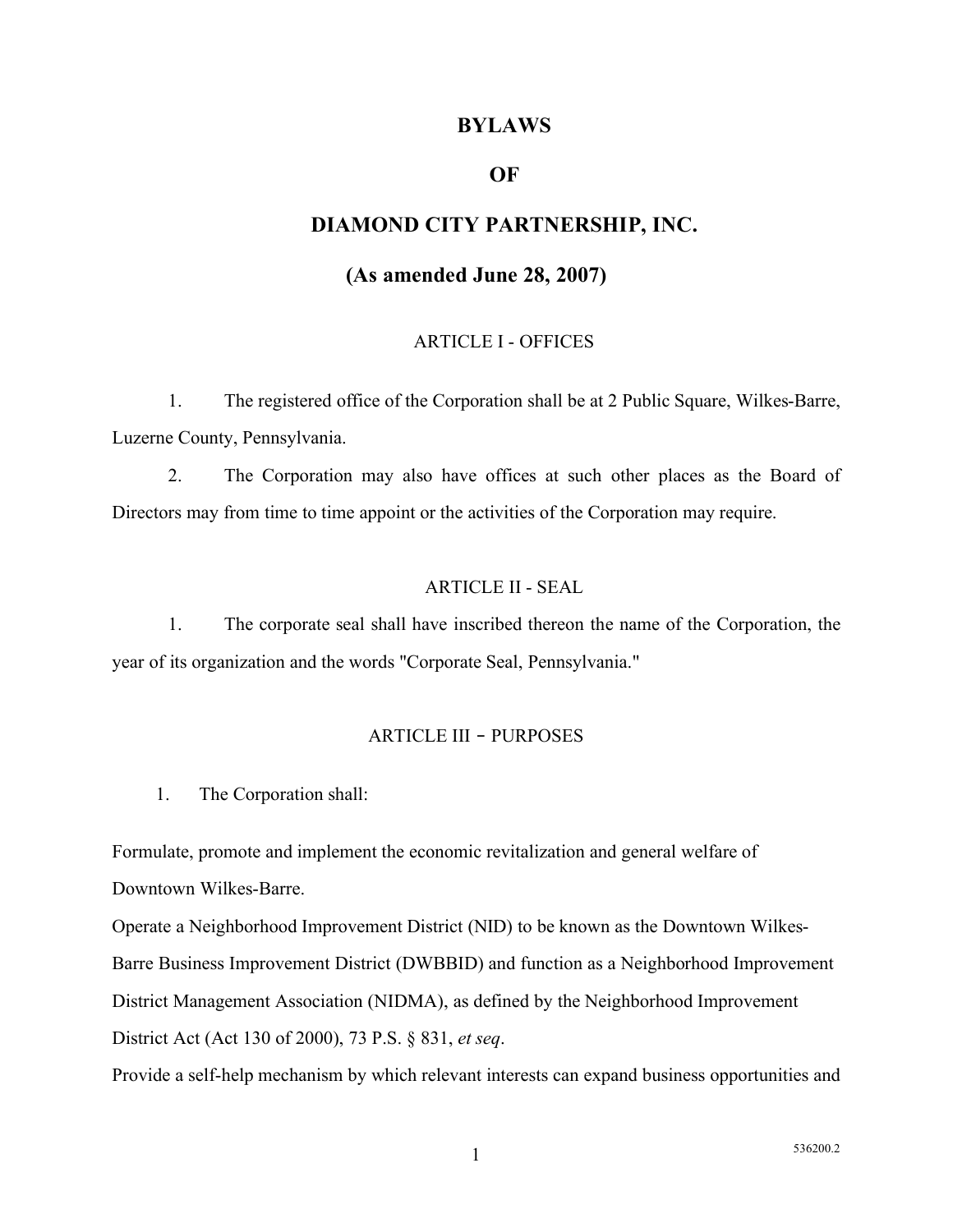sales, improve property values and enhance the environment for residents, shoppers and visitors; Mobilize public and private resources for this purpose;

Make and enter into contracts necessary or incidental to the exercise of its powers and the performance of its duties.

2. Said Corporation is organized exclusively for charitable, educational, religious or scientific purposes, with the meaning of section 501 (c)3 of the Internal Revenue code (or corresponding section of any future Federal Tax code). Notwithstanding any other provision of these articles, the corporation shall not carry on any other activities not permitted to be carried on (a) by a corporation exempt from Federal income tax under Section 501 (c)3 of the Internal Revenue code (or corresponding section of any future Federal tax code) or (b) by a corporation, contribution to which are deductible under Section 170(c)2 of the Internal Revenue code (or corresponding section of any future Federal tax code).

#### ARTICLE IV - MEMBERS

1. All owners of properties assessed by the NID who are current in their assessment payments, and all owners of tax-exempt properties contributing to the NID through voluntary multiyear agreements who are current in their payments, shall be members of the Corporation. In addition, any person or entity who makes or commits to make a significant commitment to the furtherance of the goals of the Corporation and agrees to remit an annual membership fee, as determined from time to time by the Board of Directors, is eligible for membership if approved by a majority of the members of the Board of Directors.

2. The Board of Directors may determine from time to time the amount of the annual dues, if any, payable by Members.

3. The Board of Directors, by affirmative vote of two-thirds of all of the members of the Board, may suspend or expel a Member for cause and may, by a majority vote of those present at any regularly constituted meeting, terminate, suspend or expel any Member who shall be in default in the payment of any dues.

### ARTICLE V - MEMBERS RIGHTS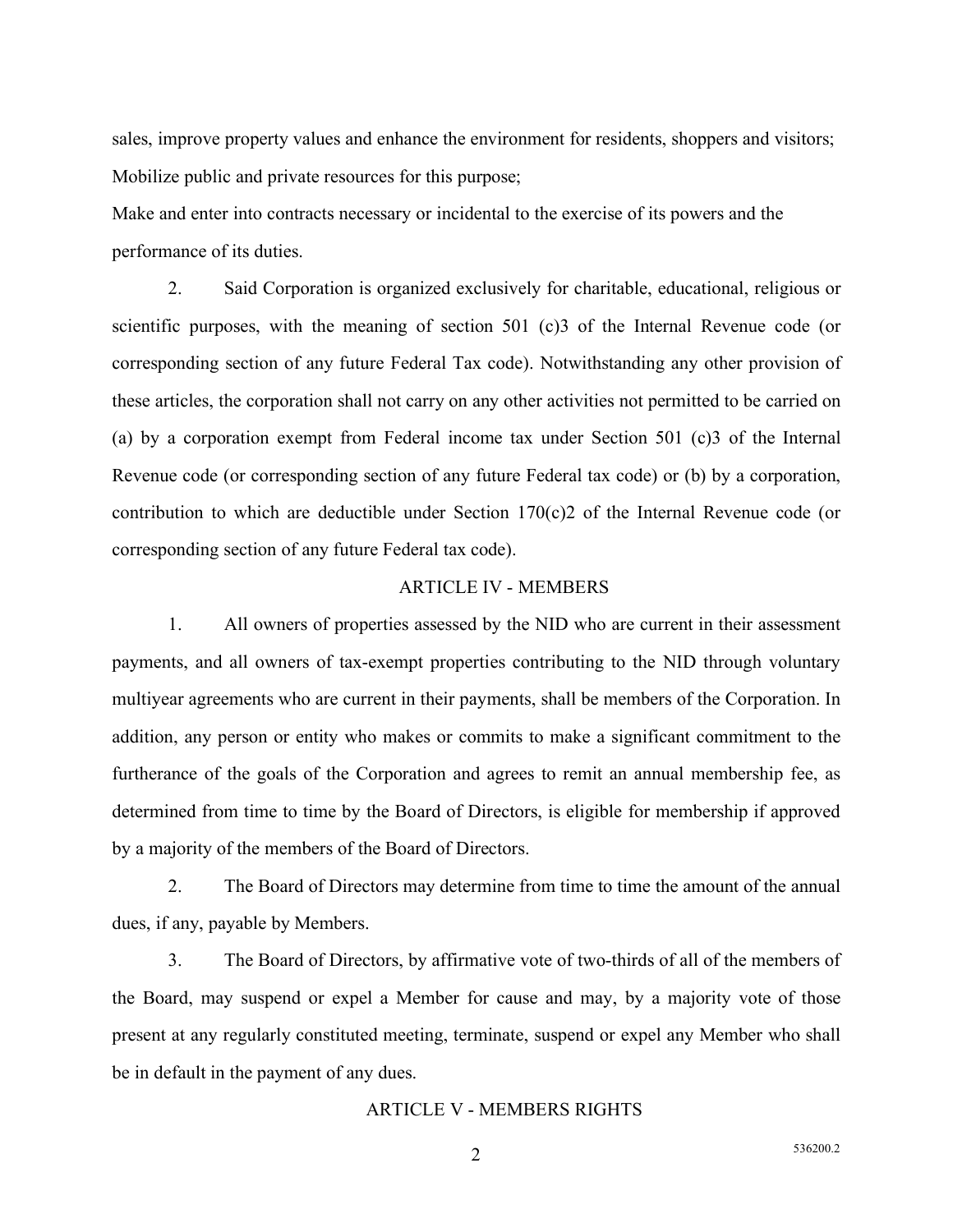1. Members shall have no voting rights.

2. Members may, at the invitation of the Board of Directors, attend such meetings of the Board of Directors as the Directors may determine, from time to time.

## ARTICLE VI - DIRECTORS

1. The business and affairs of the Corporation shall be managed by its Board of Directors, who shall be natural persons of full age and who need not be residents of this Commonwealth. In addition to the powers and authorities by these Bylaws expressly conferred upon them, the Board of Directors may exercise all such powers of the Corporation and do all such lawful acts and things as are not by statute or by the articles or by these Bylaws directed or required to be exercised or done by the Members.

2. The Board of Directors shall consist of not less than twenty-five (25) nor more than forty-five (45) persons, as the Directors may, from time to time, determine. Four (4) members shall be appointed by the Chairman of the Corporation for two (2) year terms and five (5) members shall be appointed by the President of the Greater Wilkes-Barre Chamber of Business and Industry for one (1) year terms. The following members shall be appointed by the Board of Directors and shall be:

The Mayor of the City of Wilkes-Barre or his representative;

One (1) representative chosen by Wilkes-Barre City Council;

The State Representative from the District within which the City of Wilkes-Barre is located or his representative;

The State Senator from the District within which the City of Wilkes-Barre is located or his representative;

The United States Congressman from the District within which the City of Wilkes-Barre is located or his representative;

The President of United Way of Wyoming Valley or his representative;

The Chairman of the Luzerne County Commissioners or his representative;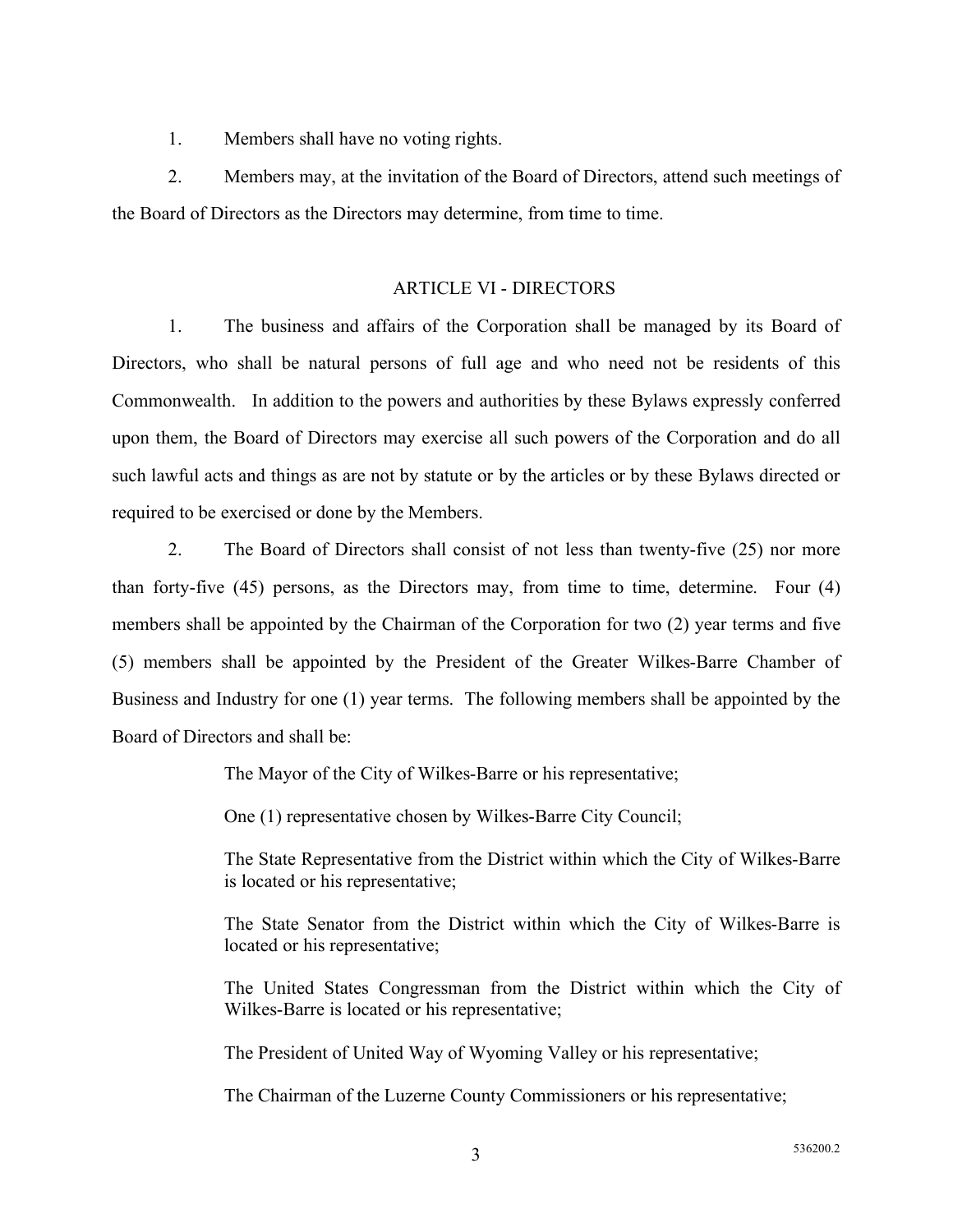The President of Wilkes University or his representative;

The President of King's College or his representative;

The President of Luzerne County Community College or his representative;

The President/CEO of the Greater Wilkes-Barre Chamber of Business & Industry or his representative;

The Superintendent of the Wilkes-Barre School District or his representative;

The President of the Luzerne County Historical Society or his representative;

One (1) representative of the Council of Presidents;

Three (3) representatives, one from each of the major print and television media whose headquarters are based in the City of Wilkes-Barre;

Two (2) representatives from the Downtown Ministerium;

Two (2) representatives of the Downtown Wilkes-Barre Business Association;

One (1) representative of the Fine Arts Fiesta;

One (1) representative of the F. M. Kirby Center for the Performing Arts;

Two (2) representatives of the Downtown Residents Association;

One (1) representative of the Luzerne County Medical Society;

Two (2) representatives of the Wilkes-Barre Metropolitan Development Corporation; and

One (1) representative of CityVest.

In addition, the following members shall be appointed by the Mayor of the City of Wilkes-Barre to serve as representatives of property owners located in the Downtown Wilkes-Barre Business Improvement District ("DWBBID"), business owners located in the DWBBID and any institutions located in the DWBBID:

> One (1) owner of a taxable assessed DWBBID property whose total DWBBID assessment is within the lowest quintile of DWBBID assessments;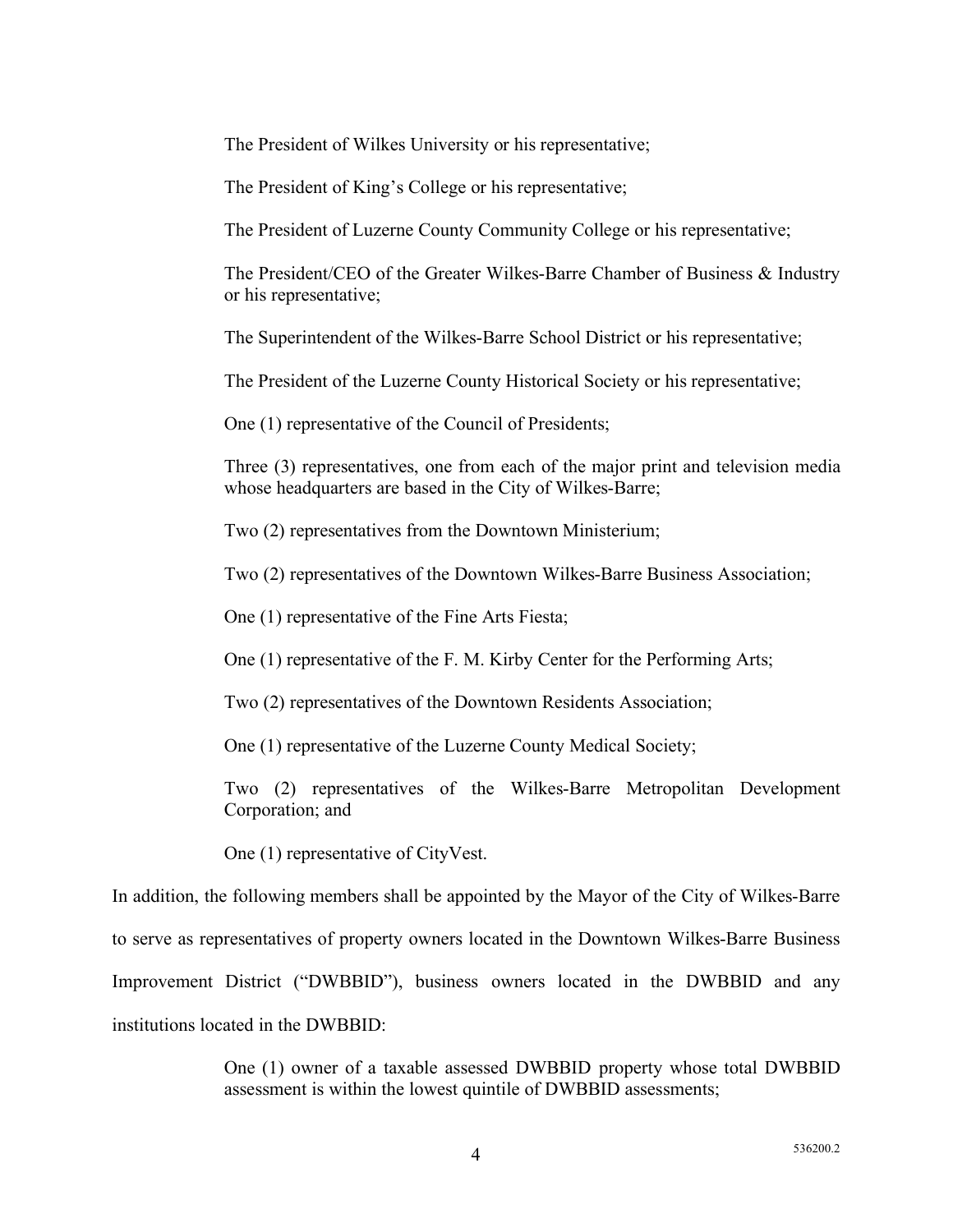One (1) owner of a taxable assessed DWBBID property whose total DWBBID assessment is within the second lowest quintile of DWBBID assessments;

One (1) owner of a taxable assessed DWBBID property whose total DWBBID assessment is within the middle quintile of DWBBID assessments;

One (1) owner of a taxable assessed DWBBID property whose total DWBBID assessment is within the second highest of DWBBID assessments; and

One (1) owner of a taxable assessed DWBBID property whose total DWBBID assessment is within the highest quintile of DWBBID assessments.

3. The terms of the elected Directors shall normally be three (3) years, but shall be staggered, pursuant to which approximately but not more than one-third (1/3) of the Board of Directors shall be appointed or elected at each Annual Meeting of the Board of Directors. The Nominating Committee of the Board of Directors shall initially fix the term of each Director as follows: approximately one-third (1/3) shall have their term expire at the Annual Meeting for the election of Directors next following the initial election of Directors, approximately one-third (1/3) shall have their terms expire at the Annual Meeting for the election of Directors held one (1) year following the first Annual Meeting for such election, and approximately one-third (1/3) shall have their term expire at the Annual Meeting for the election of Directors two (2) years following the first Annual Meeting for such election. At each Annual Meeting of the Board of Directors following the expiration of the term of the Directors initially elected for a one (1) year term, a number of Directors equal to those whose terms have expired shall be elected for a term of three (3) years (or, when filling a vacancy, the unexpired portion of the term or, if the vacancy occurs from an increase in the number of Directors, one-third of the increased number shall be elected for a term of one (1) year, one-third (1/3) of the increased number shall be elected for a term of two (2) years and one-third (1/3) of the increased number shall be elected for a term of three (3) years). The Directors shall be elected at the Annual Meeting of the Board of Directors from the slate of nominees submitted to the Directors by the Nominating Committee of the Board of Directors at least thirty (30) days prior to the date of the Annual Meeting; provided,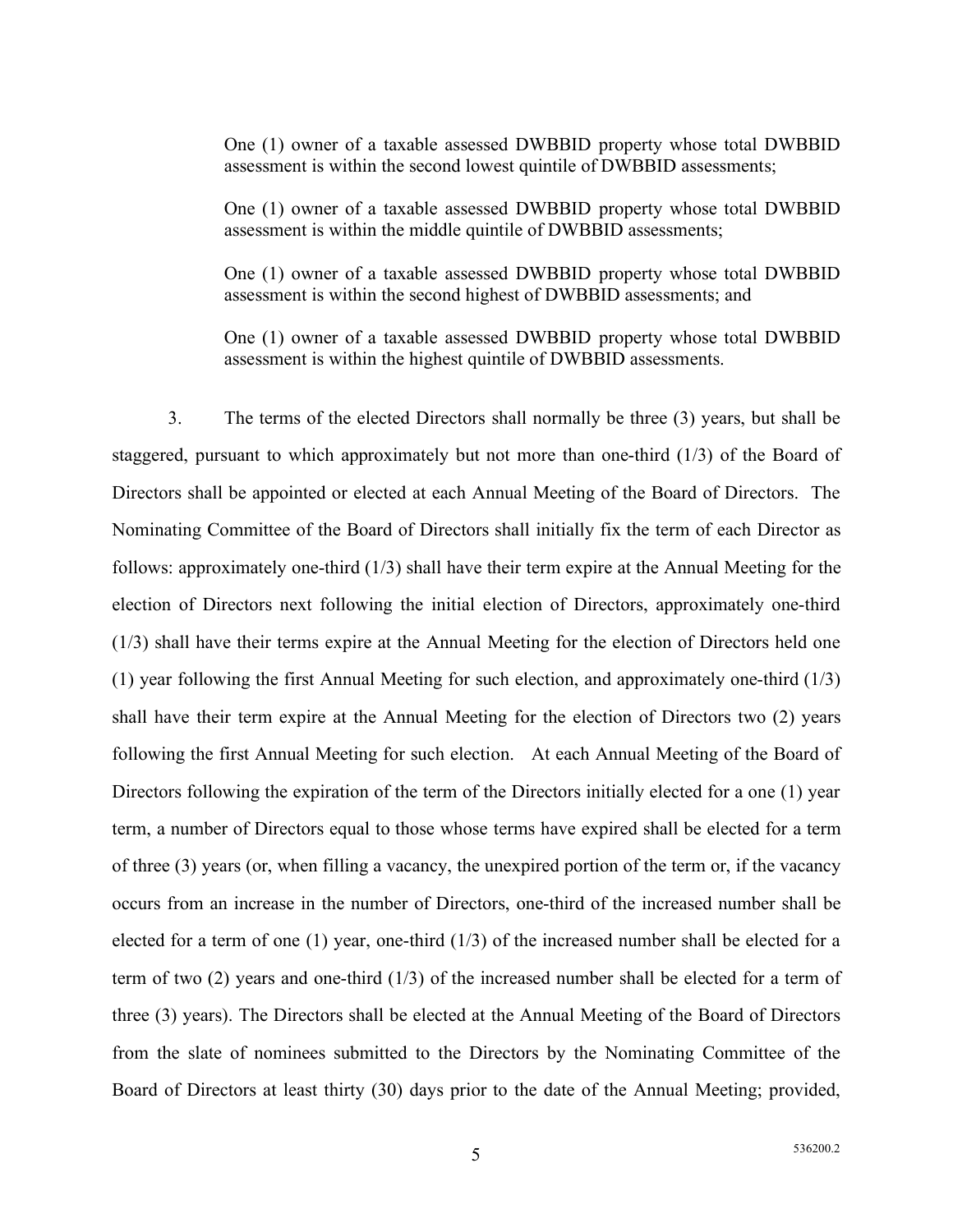however, that persons other than those included in the slate of nominees submitted by the Nominating Committee may be considered for election as directors provided that such other persons have been nominated by a writing signed by at least one-third of the Directors then in office and such writing has been submitted to the Secretary of the Board of Directors at least twenty (20) days prior to the date of the Annual Meeting of the Board of Directors for such election. Directors shall be elected by a vote of a majority of the Directors, voting on such matter. Notwithstanding the foregoing, the term of the Directors appointed by the Mayor of the City of Wilkes-Barre to serve as representatives of property owners located in the DWBBID, business owners located in the DWBBID and institutions located in the DWBBID (as such representation requirements are imposed by the Neighborhood Improvement District Act of the Commonwealth of Pennsylvania (the "Act")) will be terminated in the event that the Corporation ceases to serve as the DWBBID Neighborhood Improvement District Management Association (the "NIDMA").

4. Nominees for election to the Board of Directors shall be selected by the Nominating Committee without regard to race, color or creed and the Nominating Committee shall endeavor to procure persons who are widely representative of the social, economic and spiritual life of the communities in which the Corporation renders its services or extends its care and concern.

 5. Any Director, may be suspended or removed from office without assigning any cause by the affirmative vote of a majority of the Directors voting for such purpose; except, however, that no such vote may be cast until and unless there has been provided to those Directors who may be affected by such vote at least ten (10) days prior written notice that such vote will be held, including the date, time and place of the meeting at which the vote is scheduled and including as to each affected Director the opportunity to be heard in opposition to the removal of such Director. In case one or more Directors are so removed, new Directors may be elected at the same or any later meeting to fill the unexpired term of the Directors removed.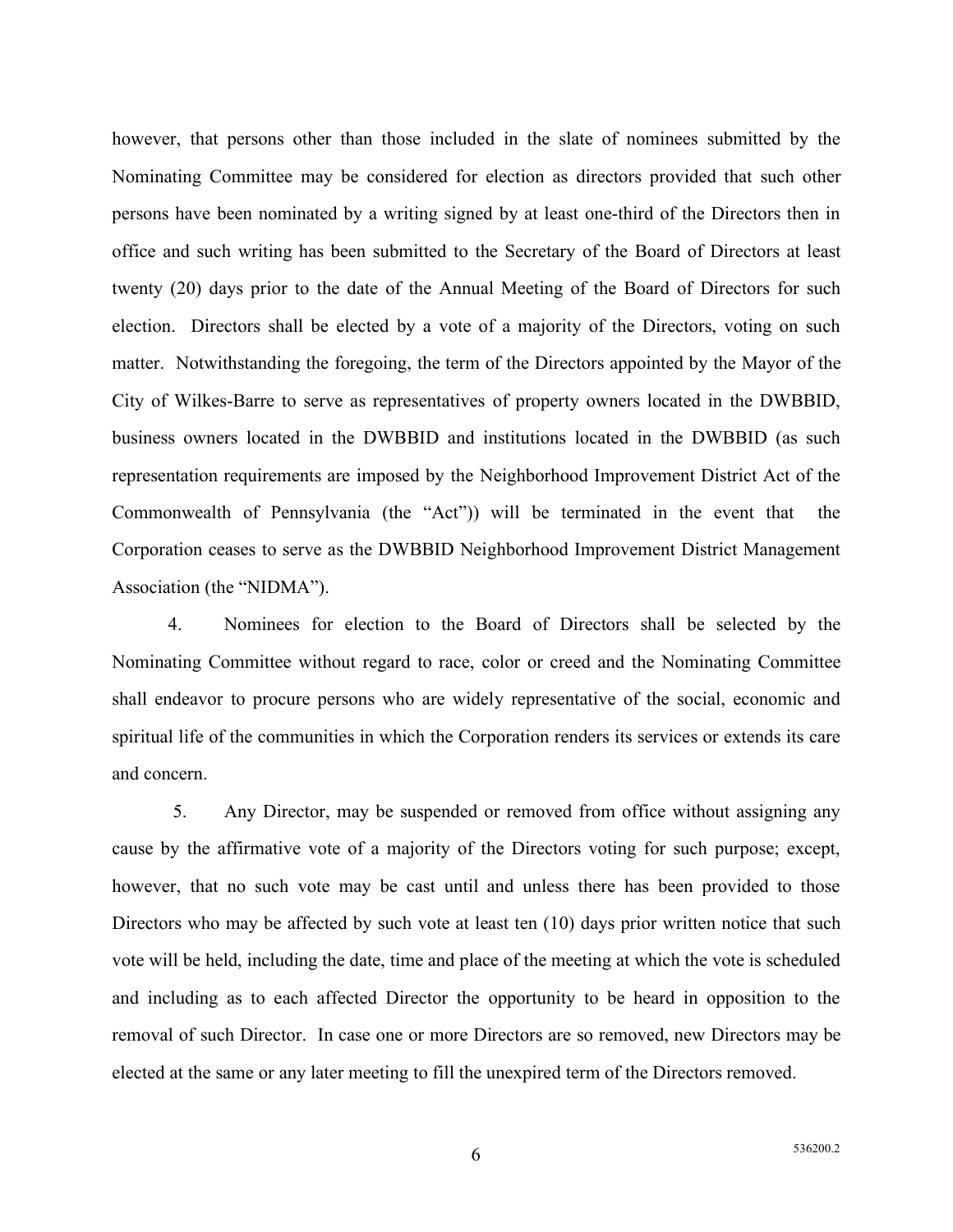6. The Board of Directors may declare vacant the office of a Director if the Director is declared of unsound mind by an order of court or is convicted of felony, or if the Director fails to attend three (3) consecutive meetings of the Board of Directors in any one (1) calendar year.

7. Vacancies on the Board of Directors, including vacancies resulting from an increase in the number or removal of Directors, shall be filled by a majority of the remaining members of the Board, even if less than a quorum, by action at a Special or at the Annual Meeting of the Board of Directors. The nominees elected to fill such vacancy may be selected by the remaining members of the Board of Directors without the intervention of the Nominating Committee. Vacancies other than resulting in an increase in its members shall be filled for the unexpired term of the Directors whose office has been vacated. Directors filling newly created Director positions shall be elected for a full term.

8. Fifty-one (51%) percent of the Directors in office shall be necessary to constitute a quorum for the purpose of the revision of bylaws or the approval of audits or financial statements. For the transaction of any other business before the Corporation, those members present at a meeting shall constitute a quorum. In either event, the acts of a majority of the Directors present at a meeting at which a quorum is present shall be the acts of the Board of Directors. At any meeting at which a quorum has been obtained, actions may be taken until such meeting has been adjourned, notwithstanding a subsequent lack of a quorum at the time of any vote. Any action which may be taken at a meeting of the Directors may be taken without a meeting, if a consent or consents in writing setting forth the action so taken shall be signed by all of the Directors in office and shall be filed with the Secretary of the Corporation.

9. The Annual Meeting of the Board of Directors shall be on or before January 15.

10. Written notice of the Annual Meeting and each regular meeting shall be sent (by mail, fax, messenger, overnight service or similar means) to every Director at least five (5) days prior to the date of the meeting.

11. Special meetings of the Directors may be called by the Chairman of the Board at any time, at his discretion, or upon the written request of not less than twenty-five (25%) percent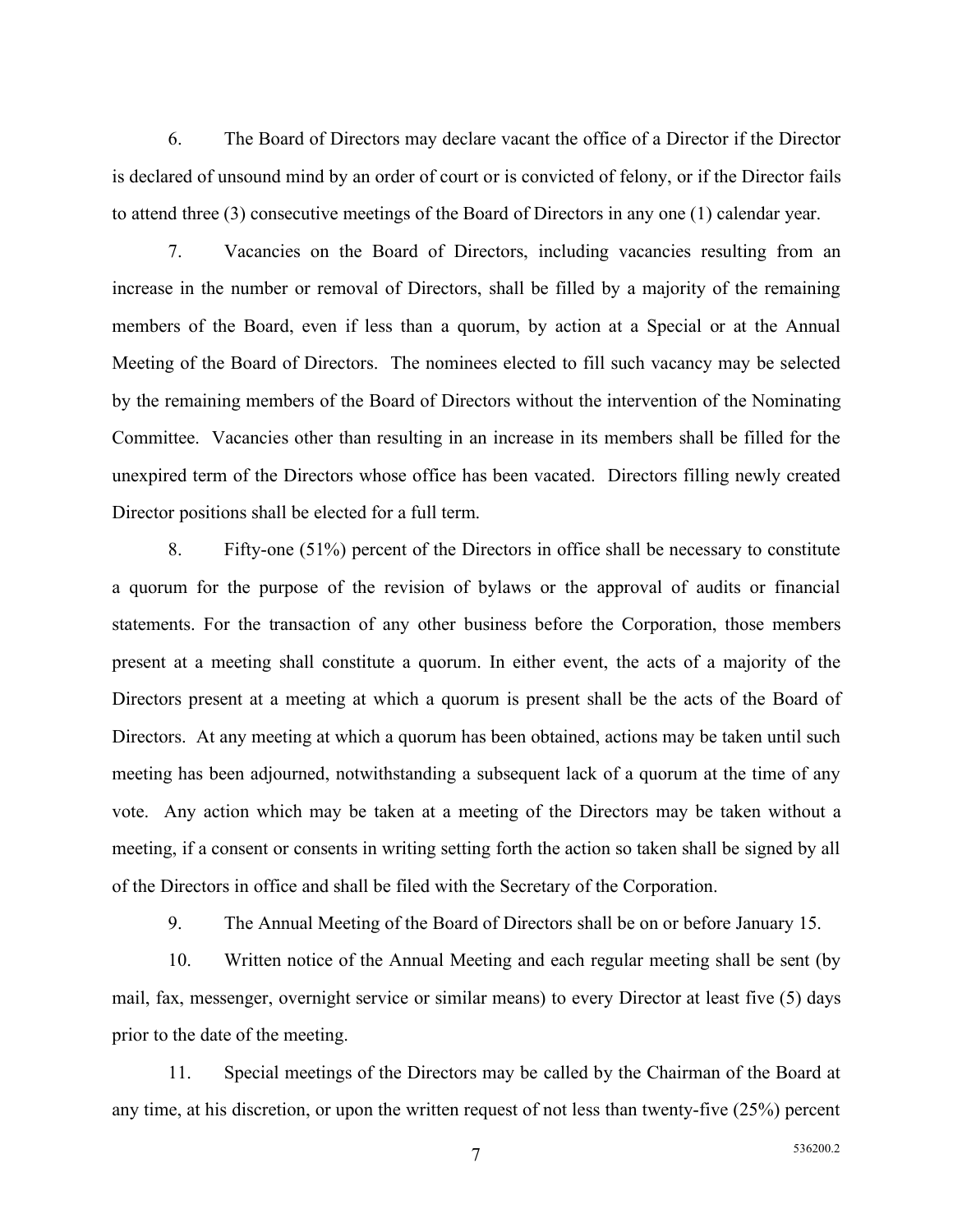of the Directors. The object of the meeting shall be stated in the call and the notice need not be in writing but may be by telephone or other personal contact.

12. Any Director or member of any Committee may participate in any and all meetings by means of conference telephone or other communications by means of which all persons participating in the meeting can hear each other. Participation by telephone shall constitute presence in person at the meeting.

#### ARTICLE VII - OFFICERS

1. The officers of the Board of Directors shall be a Chairman, Vice Chairman, Secretary, Treasurer and such other officers and assistant officers as the Board of Directors deems desirable. In addition to the powers and duties set forth in these Bylaws, each such officer shall have such powers and duties as are usually related to his office and as the Board of Directors shall determine by resolution. The Board of Directors may secure the fidelity of any or all such officers by bond or otherwise as determined from time to time.

2. The officers of the Board of Directors shall be elected for a term of two (2) years (or such other term as the Board shall determine for any office from time to time), but any such officer may be removed upon the affirmative vote of a majority of the Board of Directors whenever in their judgment such removal is in the best interests of the Corporation; except, however, that no such vote may be cast until and unless there has been provided to such officer at least ten (10) days prior written notice that such vote will be held, including the date, time and place of the meeting at which the vote is scheduled and including the opportunity to be heard in opposition to his removal from office. Moreover, notwithstanding the foregoing, a Director shall cease to serve as an officer of the Board upon expiration of his term as a Director.

3. The persons to be elected officers of the Board of Directors shall be elected at the Annual Meeting of the Board of Directors from the slate of nominees submitted to the Directors by the Nominating Committee of the Board of Directors at least thirty (30) days prior to the date of the Annual Meeting; provided, however, that persons other than those included in the slate of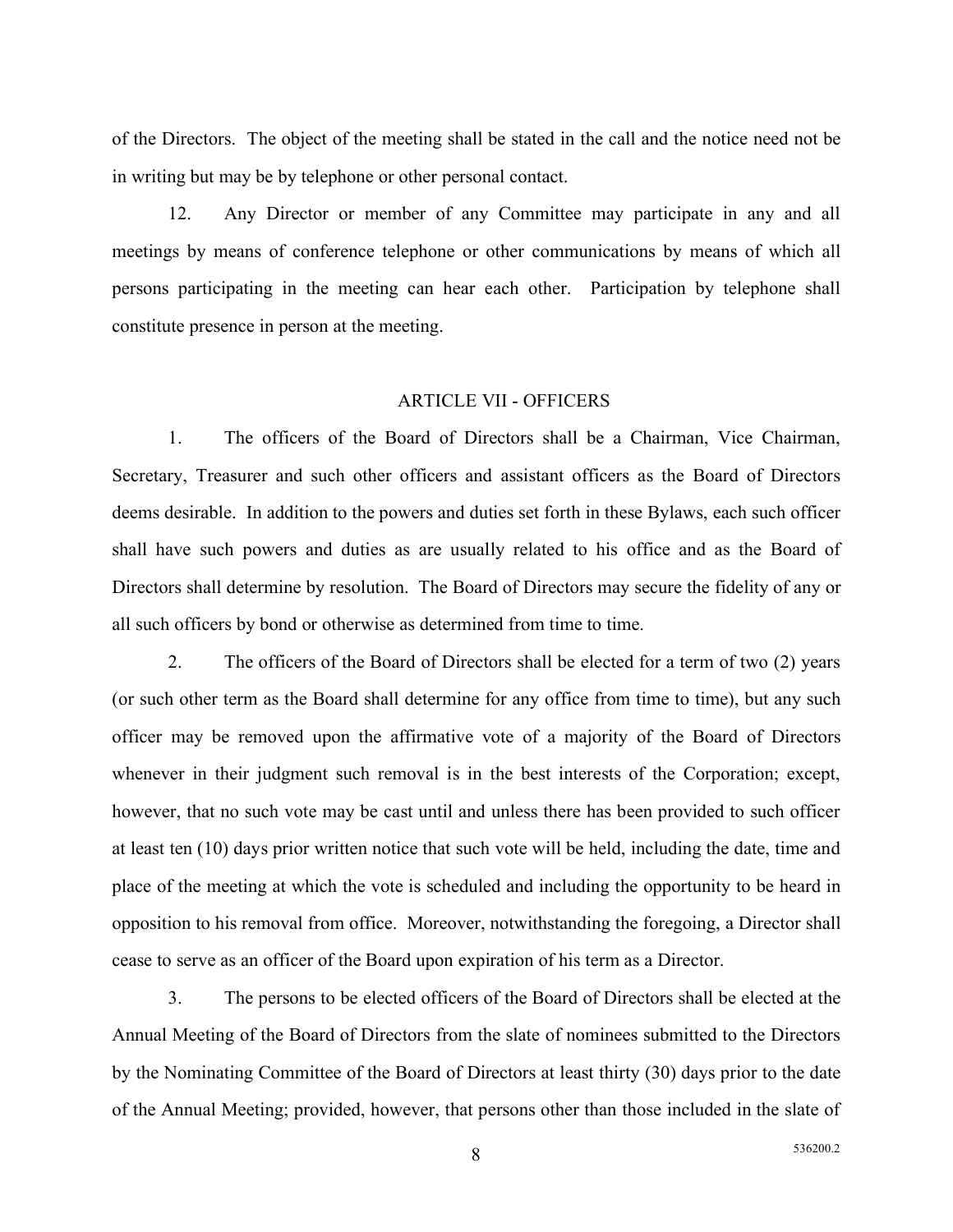nominees submitted by the Nominating Committee may be considered for election as officers provided that such other persons have been nominated by a writing signed by at least one-third (1/3) of the Directors then in office and such writing has been submitted to the Secretary of the Board of Directors at least twenty (20) days prior to the date of the Annual Meeting of the Board of Directors. In the event of a contested election, pursuant to the presentation of nominees in addition to those submitted by the Nominating Committee, the Secretary shall notify the Directors of the election contest as part of the notice of the call of the Annual Meeting of the Directors.

4. Any vacancy in the office of an officer of the Board of Directors may be filled at any meeting of the Board of Directors following written notice as part of the notice of the call of the meeting that the vacancy will be filled, and such vacancy shall be filled by the nominee of the Nominating Committee of the Board of Directors upon affirmative vote of a majority of the Directors.

5. The Chairman shall preside at all meetings of the Board of Directors, and shall be, ex-officio, a member of all committees.

6. The Vice Chairman shall act as Chairman in the absence of the Chairman, and when so acting, shall have all the power and authority of the Chairman.

7. The Secretary shall act as Secretary of the Board of Directors, shall act as custodian of all records and reports of the Board of Directors, shall be responsible for the keeping and reporting of all transactions and of the minutes of all meetings of the Board of Directors and shall give, or cause to be given, notice of all meetings of the Members and of the Board of Directors.

8. The Treasurer shall ensure that all funds of the Corporation are properly safeguarded. Acting with the Finance Committee, he shall see that true and accurate accounting of the financial transactions of the Corporation is made, and that reports of such transactions are presented to the Board of Directors.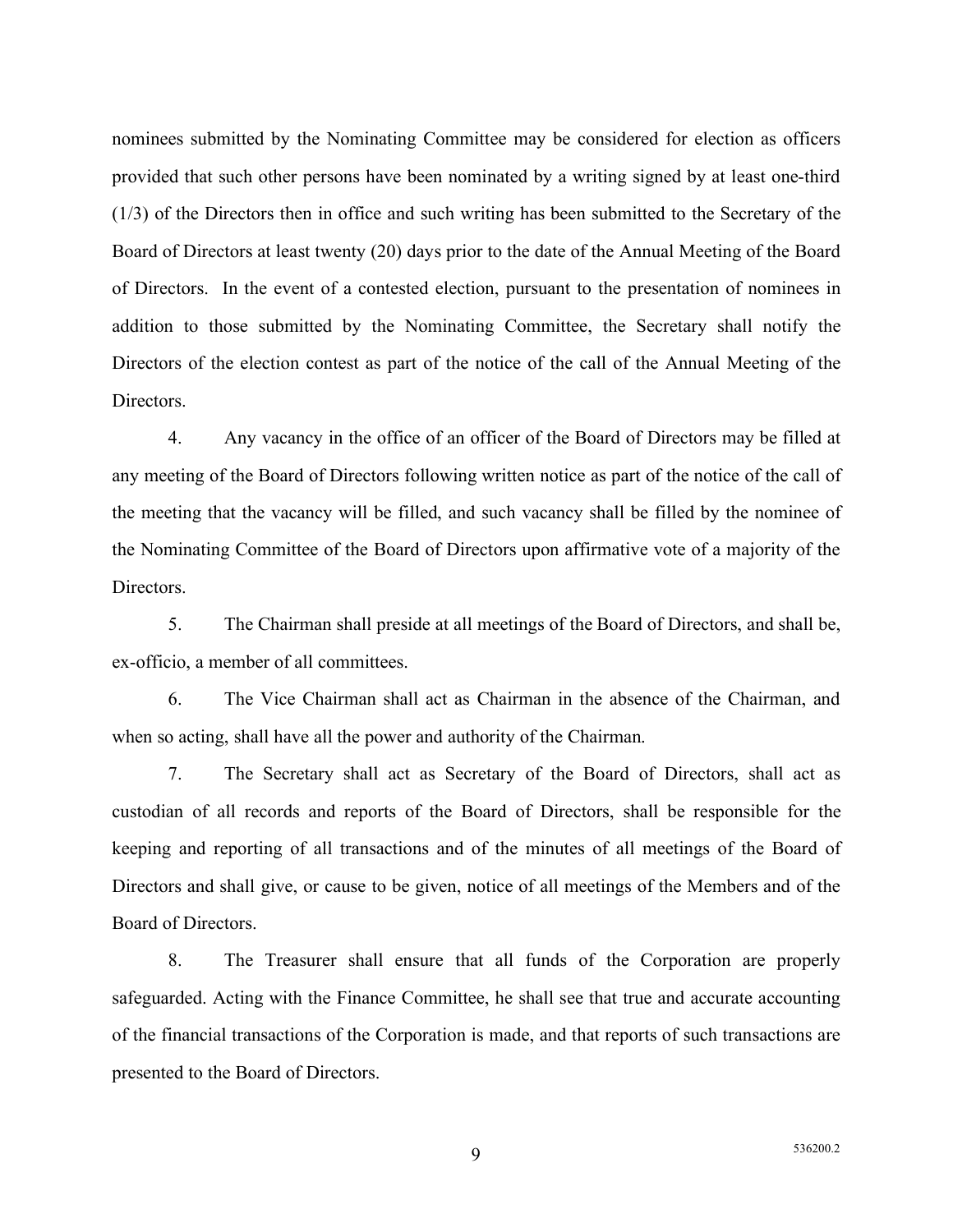### ARTICLE VIII - COMMITTEES OF THE BOARD OF DIRECTORS

1. Committees of the Board of Directors shall be standing or special. All such committees, with the exception of the standing committees, shall be appointed by the Chairman. Special committees may include, in addition to the members of the Board of Directors, Members and non-Members of the Corporation. The chair persons of all committees must be members of the Board of Directors. A majority of the members of any committee shall constitute a quorum for any duly called meeting, and action may be taken at any meeting at which a quorum has been obtained, notwithstanding a subsequent lack of a quorum present at the time of such action.

(a) The following shall be standing committees and the members shall be appointed by the Chairman and approved by a vote of the majority of the Directors voting on such issue at any meeting of the Board duly called and held

(1) The Executive Committee shall consist of the officers of the Board of Directors, the five (5) property owners representing the five quintiles of taxable DWBBID assessment, the Mayor of the City of Wilkes-Barre or his representative, the President of King's College or his designee, the President of Wilkes University of his designee, one (1) Corporation Board of Directors member representing a tax-exempt property owner (other than King's College or Wilkes University) who is contributing to the DWBBID through a voluntary multiyear agreement, the President of the Greater Wilkes-Barre Chamber of Business and Industry or his representative and the chair persons of all special committees. The Executive Committee shall have the full authority of the Board of Directors and shall act in its stead and on its behalf between meetings of the Board of Directors, provided that all actions taken by the Executive Committee shall be reported at the meeting of the Board of Directors next following the taking of such action and except that no such action may be taken by the Executive Committee which is otherwise required to be taken by the Board of Directors by mandate of these Bylaws or any applicable statute. The Executive Committee shall have direct responsibility, as the NIDMA, for administration of the DWBBID.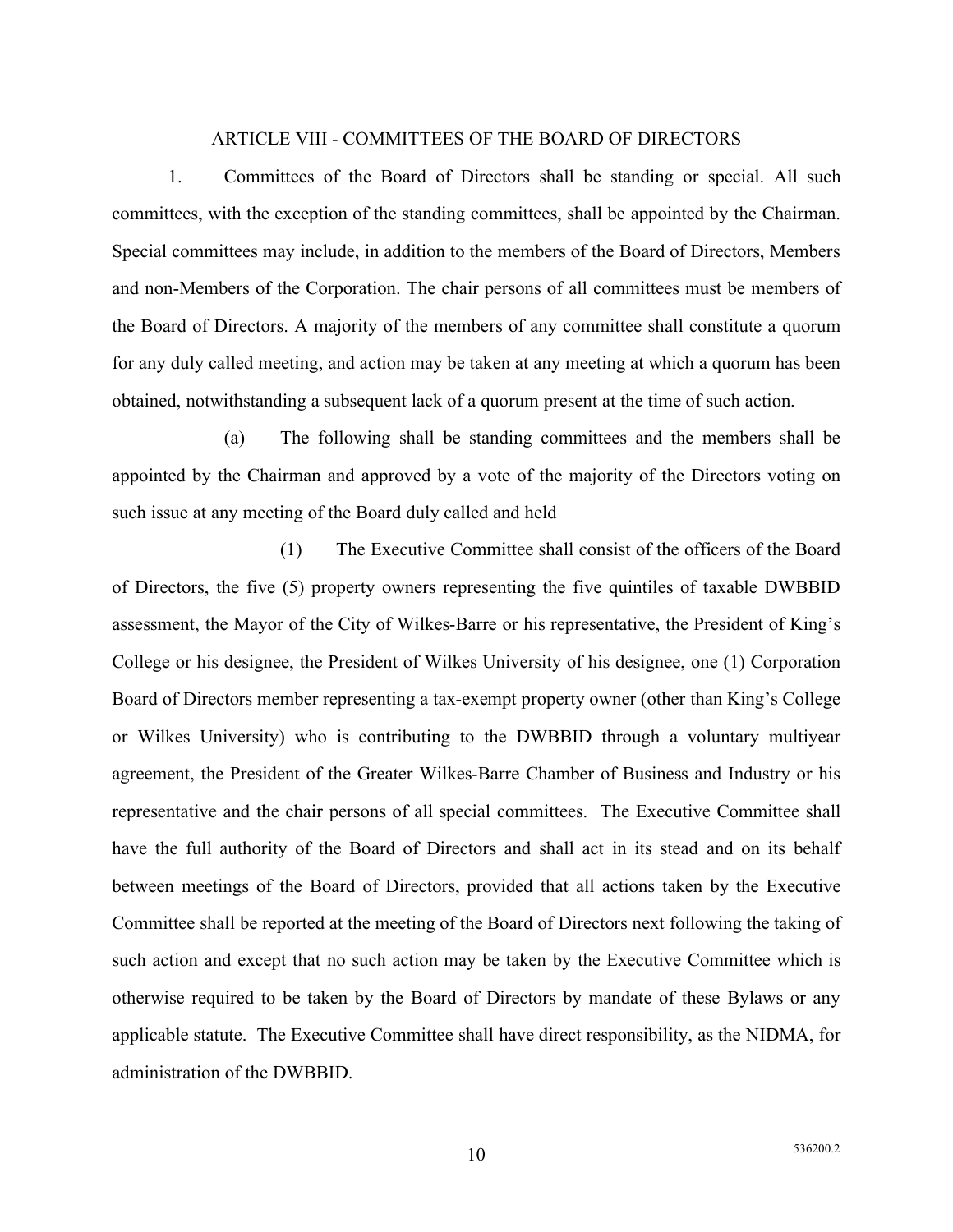(2) The Nominating Committee shall consist of a number of members of the Board of Directors designated from time to time by action of the Board of Directors and shall be elected for the succeeding year through the next annual meeting upon nomination of the Chairman by action of the Board of Directors at each Annual Meeting of the Directors. The Nominating Committee shall have the responsibilities set forth in these Bylaws.

(3) The Finance Committee shall consist of the Treasurer as well as a number of members of the Board of Directors designated from time to time by action of the Board of Directors and shall review the audits and meet with the auditors prior to issuance of final reports.

(b) The following shall be a special committee and the members shall be appointed by the Chairman and approved by a vote of the majority of the Directors:

(1) The DWBBID NIDMA Audit Committee ("Audit Committee") shall be a special administrative committee created for the purpose of providing the unique administrative and managerial support required by the DWBBID. The Audit Committee shall consist of a number of members of the Board of Directors designated from time to time by action of the Executive Committee, and shall in any event include a representative of property owners located in the DWBBID, business owners located in the DWBBID and any institutions located in the DWBBID. The Audit Committee shall be dissolved should the Corporation either fail or cease to serve as the DWBBID NIDMA for any reason, including, without limitation, dissolution under Section 8 of the Act.

#### ARTICLE IX - LIMITATION OF LIABILITY AND INDEMNIFICATION

1. A Director shall not be personally liable for monetary damages for any action taken, or any failure to take any action, unless (a) the Director has breached or failed to perform the duties of his or her office under Subchapter B of Chapter 57 of the Pennsylvania Non-profit Corporation Law (15 Pa.C.S.A. §5711 through 5717) and (b) the breach or failure to perform constitutes self-dealing, willful misconduct or recklessness. The provisions of this section shall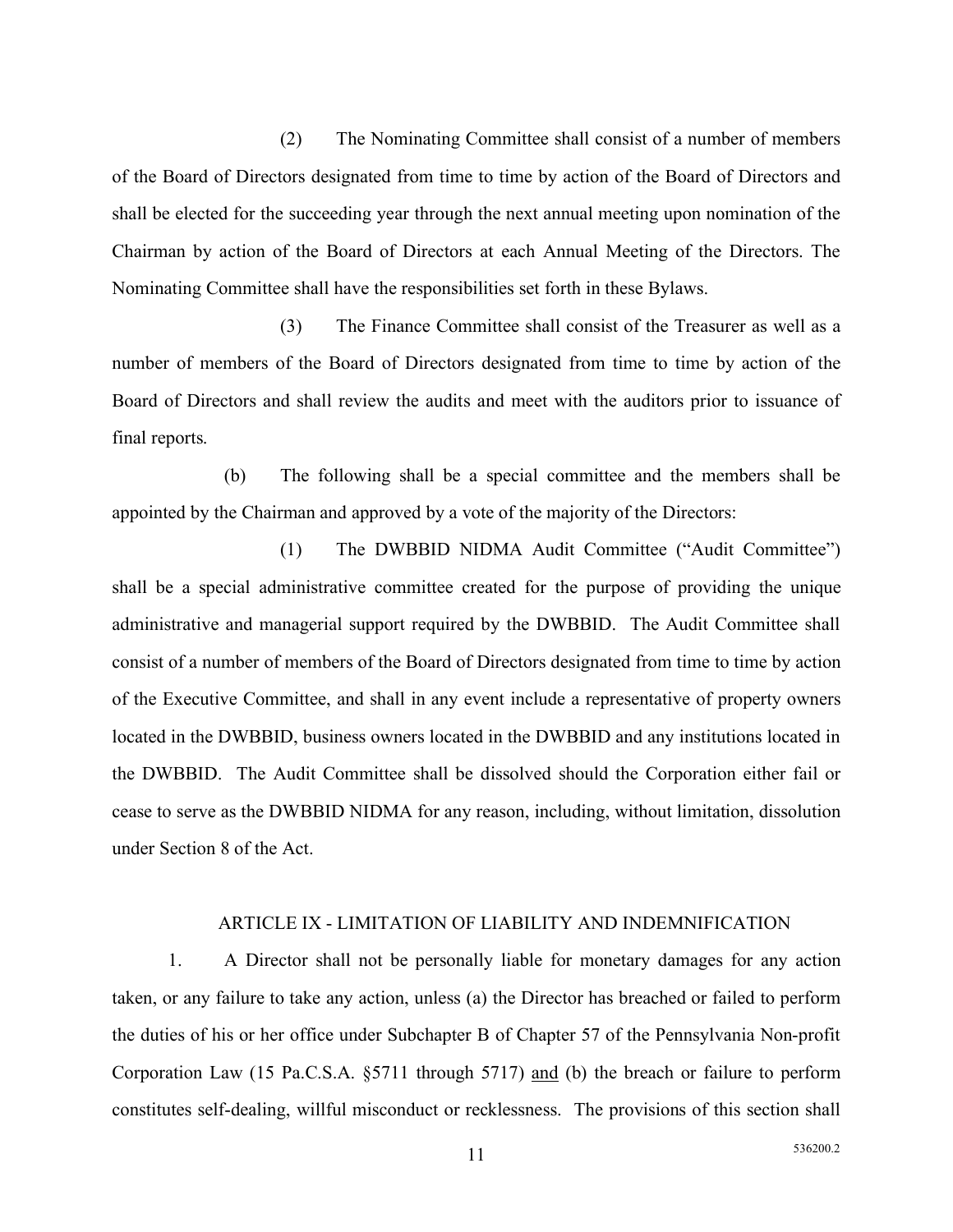not apply to (i) the responsibility or liability of a Director pursuant to any criminal statute or (ii) the liability of a Director for the payment of taxes pursuant to local, state or Federal law. Any repeal or modification of this section shall be prospective only and shall not affect, to the detriment of any Director, any limitation on the personal liability of the Director of the Corporation existing at the time of such repeal or modification.

2. (a) The Corporation shall indemnify any person who was or is a party or is threatened to be made a party to any threatened, pending or completed action, suit or proceeding, whether civil, criminal, administrative or investigative, by reason of the fact that such person is or was an Officer or Director of the Corporation, or, while an Officer or Director of the Corporation, is or was serving at the request of the Corporation as an Officer or Director or officer of another corporation, partnership, joint venture, trust or other enterprise, including an employee benefit plan, against expenses (including attorneys' fees), judgments, fines and amounts paid in settlement actually and reasonably incurred by such person in connection with such action, suit or proceeding, whether the indemnified liability arises or arose from any threatened, pending or completed action by or in the right of the Corporation, to the extent that such person is not otherwise indemnified and to the extent that such indemnification is not prohibited by applicable law.

(b) Expenses (including attorneys' fees) incurred by an Officer or Director arising out of a civil or criminal action, suit or proceeding referred to in subsection (a) above, including, without limitation, an action, suit or proceeding by or in the right of the Corporation, shall be paid by the Corporation in advance of the final disposition of such action, suit or proceeding but only upon the prior receipt of a written undertaking by or on behalf of the Officer or Director or officer to repay such amount if it shall ultimately be determined that such person is not entitled to be indemnified by the Corporation.

(c) No modification or repeal of any provision of this Article shall affect, to the detriment of the Officer or Director the obligation of the Corporation to indemnify or to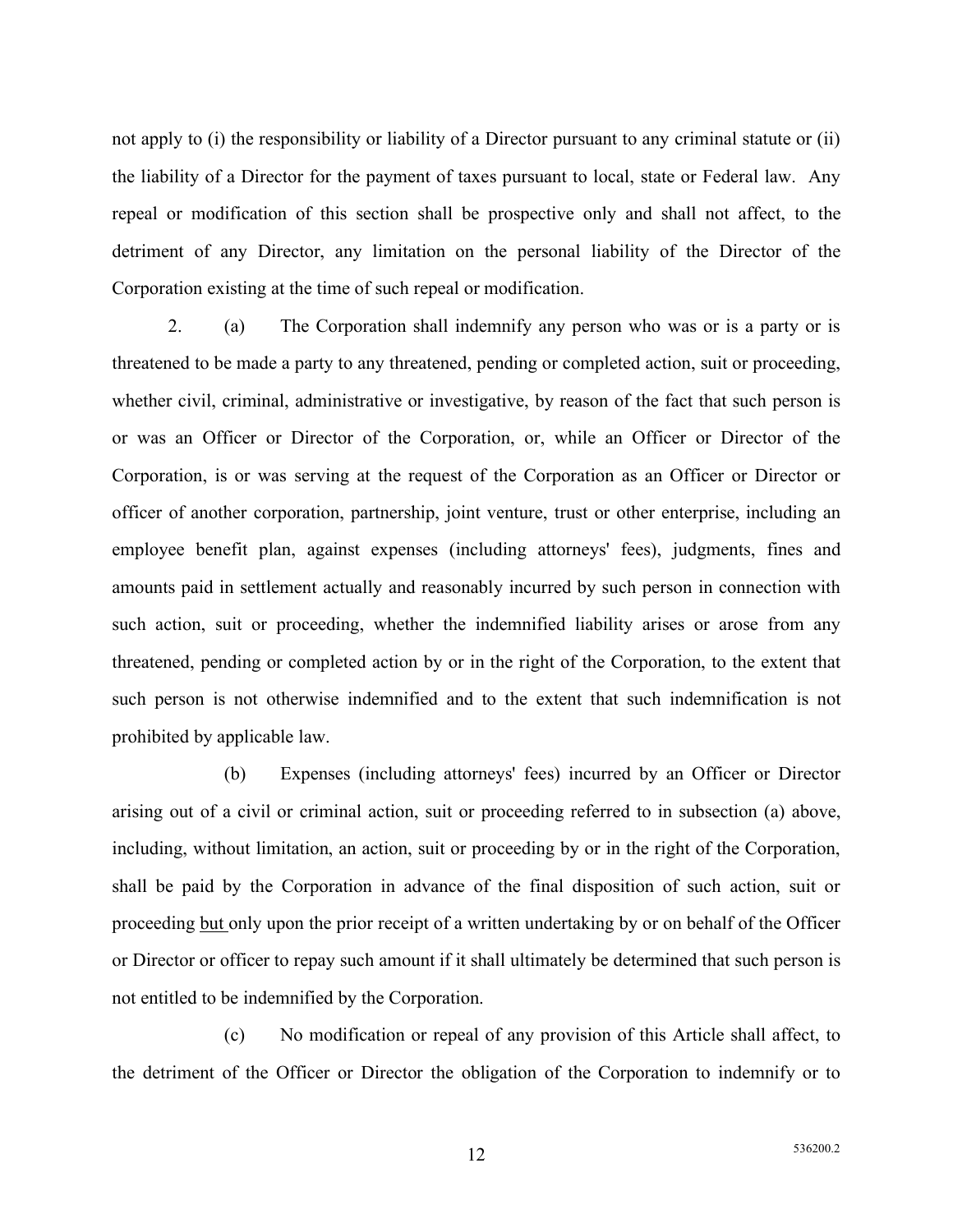advance expenses to an Officer or Director in connection with a claim based on any act or failure to act occurring before such modification or repeal.

(d) The indemnification and advancement of expenses provided by this Article shall not be deemed exclusive of any other right to which a person indemnified may be entitled under any agreement, vote of Directors or otherwise, both as to action in such person's official capacity and as to action in another capacity while holding such office, and shall inure to the benefit of the heirs, executors and administrators of any such person.

(e) The Board of Directors shall have the power to (i) authorize the Corporation to purchase and maintain, at the Corporation's expense, insurance on behalf of the Corporation and others to the extent that the power to do so has not been prohibited by applicable law and (ii) create any fund of any nature, whether under the control of a trustee, or otherwise to secure any of its indemnification to the extent not prohibited by statute.

### ARTICLE X - MISCELLANEOUS

1. The Corporation shall make no purchase of real property nor sell, mortgage, lease away or otherwise dispose of its real property, unless authorized by a vote of two-thirds of the members in office of the Board of Directors.

2. The Corporation shall deposit all revenues received from NID assessments in a specifically designated account that shall not be used for purposes other than those outlined in the adopted NID Plan and Budget.

2. The Executive Officers of the Corporation shall present annually to the Board of Directors a report showing in appropriate detail the following:

(a) the assets and liabilities of the Corporation as of the end of the fiscal year immediately preceding the date of the report;

(b) the principal changes in assets and liabilities including trust funds, during the year immediately preceding the date of the report;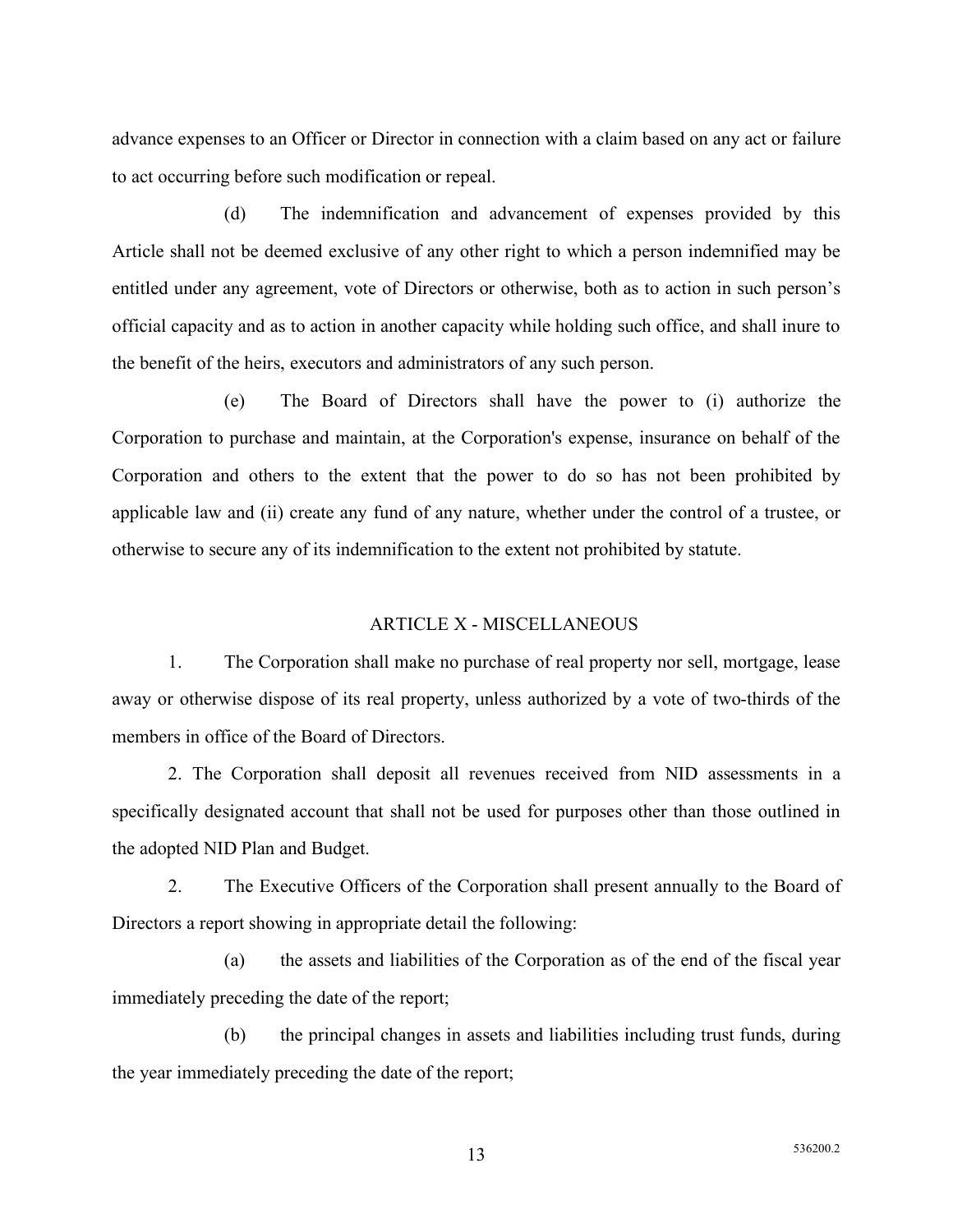(c) the revenue or receipts of the Corporation, both unrestricted and restricted to particular purposes, for the year immediately preceding the date of the report; and

(d) the expenses or disbursements of the Corporation, for both general and restricted purposes, during the year immediately preceding the date of the report.

3. The Audit Committee shall present when requested to the Executive Committee a report showing in appropriate detail the following:

(a) an audit of special property assessment fees assessed on and collected from property owners within the DWBBID, during the period immediately preceding the date of the report;

(b) an audit of any expenses or disbursements of the Corporation in its capacity as the NIDMA;

(c) an audit of income or expenditures as required by the Act; and

(d) a report, including financial and programmatic information, including a summary of audit findings.

4. The Audit Committee shall annually assist the NIDMA to:

(a) submit an audit of all income and expenditures to the Department of Community and Economic Development and the governing body of the municipality in which the DWBBID is located within 120 days after the end of each fiscal year; and

(b) submit a report, including financial and programmatic information, including a summary of audit findings, to the governing body of the municipality in which the DWBBID is located and to all assessed property owners located in the DWBBID.

5. For all purposes under these Bylaws, masculine pronouns shall be construed to include persons of either gender, and all references to persons of either gender shall be deemed inclusive of both the masculine and feminine.